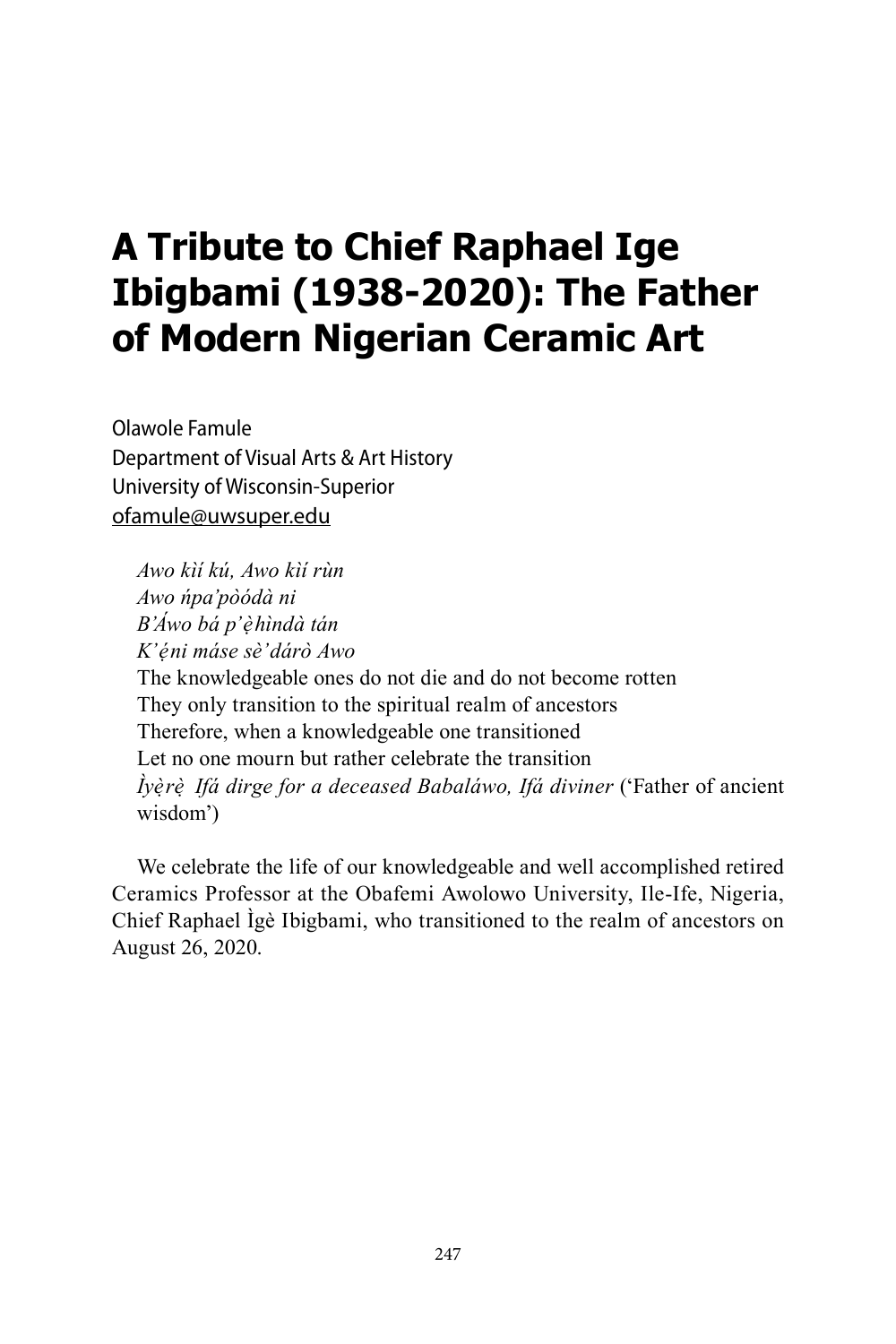

FIG. 1. Chief Raphael Ige Ibigbami, The Akuajo of Ire Ekiti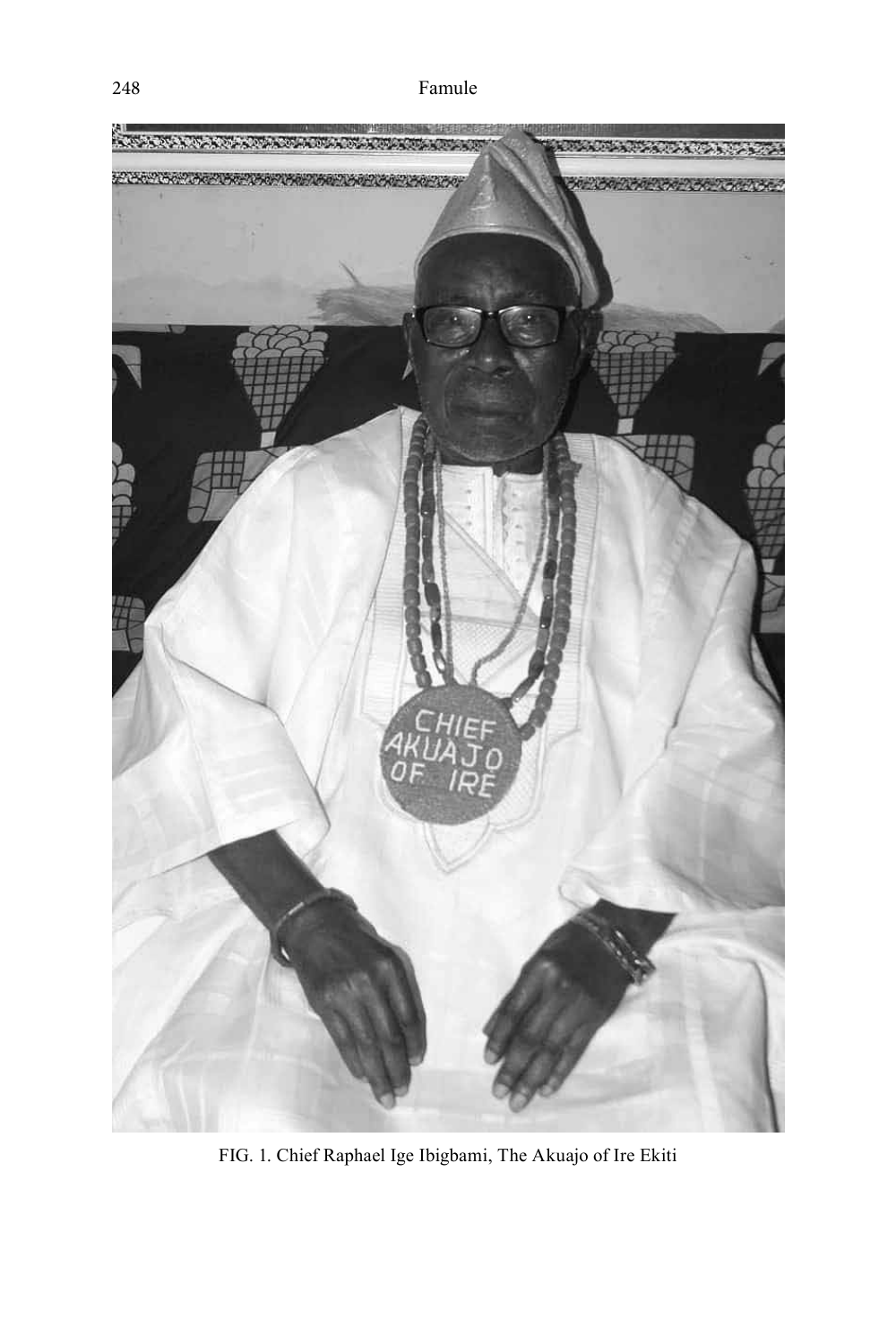Ibigbami was so loved and respected by his colleagues and students whose enormous academic achievements will forever remain indelible. He was born Ìgè, a Yoruba *orúkọ àmútò ̣runwá* (literally, 'name brought from heaven') for any baby who came out of the womb with feet first. For this reason, like every Ìgè, Chief Ibigbami assumed at birth, the Yoruba *oríkì* (praise chant) for Ìgè (below):

### *Ìgè àdùnbí, a gbó lénu b ̣ í agogo Ìgè kò rojú ìyá, ojú baba ló ro Ìgè ìbá rojú ìyá, kò bá tí kẹsè ̣ síta*

Ìgè, one whose birth was easy for its mother (an ironic way of saying Ìgè's birth was painful for the mother), and as unique as the enduring sounds of a bell

Ìgè did not think of its mother, except about the father

Had it thought about its mother, Ìgè would not have come out of the mother's womb with feet first

Ibigbami was born on May 25, 1938 in Ire-Ekiti, Oye Local Government in Ekiti State to the Family of Pa. Mathias Ibigbami and Elizabeth Osatomola Ibigbami, both of blessed memories.

For over two months following the death of Chief Ibigbami and after an encomium entitled "Ode to 'father' of modern Nigerian ceramics" by Tunde Nasiru appeared in his honor on 14 October 2020 in *The Nation* (a Nigeria's newspapers).<sup>1</sup> I have been asked if I could write a tribute to him that could be accessible to a larger academic audience. However, two months passed by, I still had not commenced on the task. I was confronted with a two-fold quandary: The first was where do I start the tribute? Secondly, what would I include or leave out? The reason being that it would take far more than one piece of tribute, to catalog all the humongous accomplishments Chief Ibigbami had delivered for the Yoruba Studies and the academic discipline of Modern Nigerian art. This also includes moving the field of Contemporary African art practice to its current prominent level of recognition across the world.

In attempting to compose an all-encompassing and well-deserved tribute to the late sage Ibigbami, I will focus on the two major factors that have shaped his journey to becoming an authority in the academic field of Modern Nigerian art, particularly his chosen specialty in Ceramics.

<sup>1</sup> Tunde Nasiru, "Ode to 'father' of modern Nigerian ceramics," In *The Nation*, 14 October 2020 https://thenationonlineng.net/ode-to-father-of-modern-nigerian-ceramics/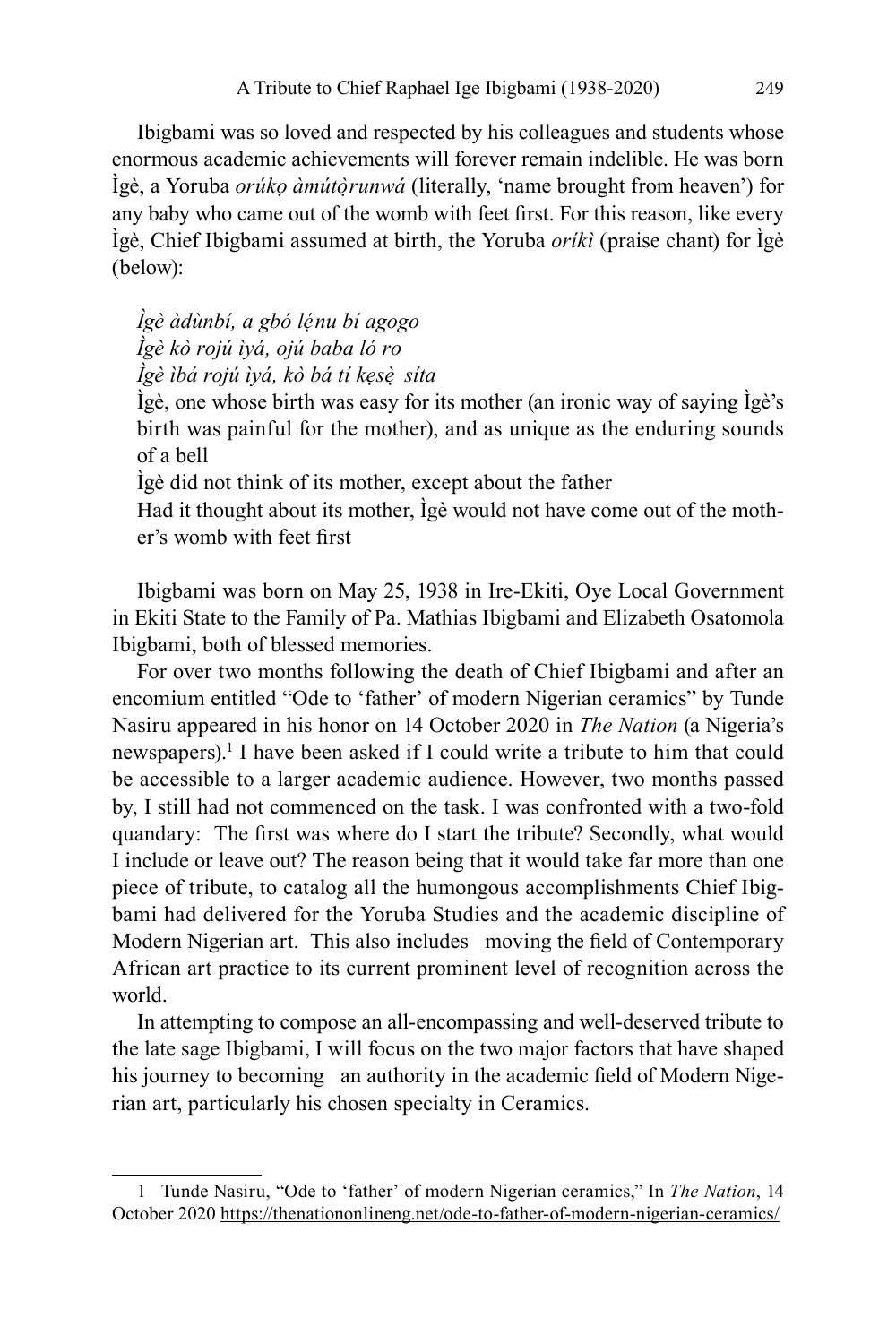

FIG. 2. Ibigbami at an exhibition of his works in the late 1970s-early 1980s

The first had to do with the Ibigbami's birth and his humble background. The second was an offshoot of establishment of the then Institute of African Studies at the University of Ife (now Obafemi Awolowo University) in 1962: to actualize the cultural aspect of the University's Motto, "for learning and culture" and Mission, "to nurture a teaching and learning community; advance frontiers of knowledge; engender a sense of selfless public service; and add value to African culture." This was a relevant factor since the appointment of Ibigbami, at the institute in 1972 gave him the rare opportunity and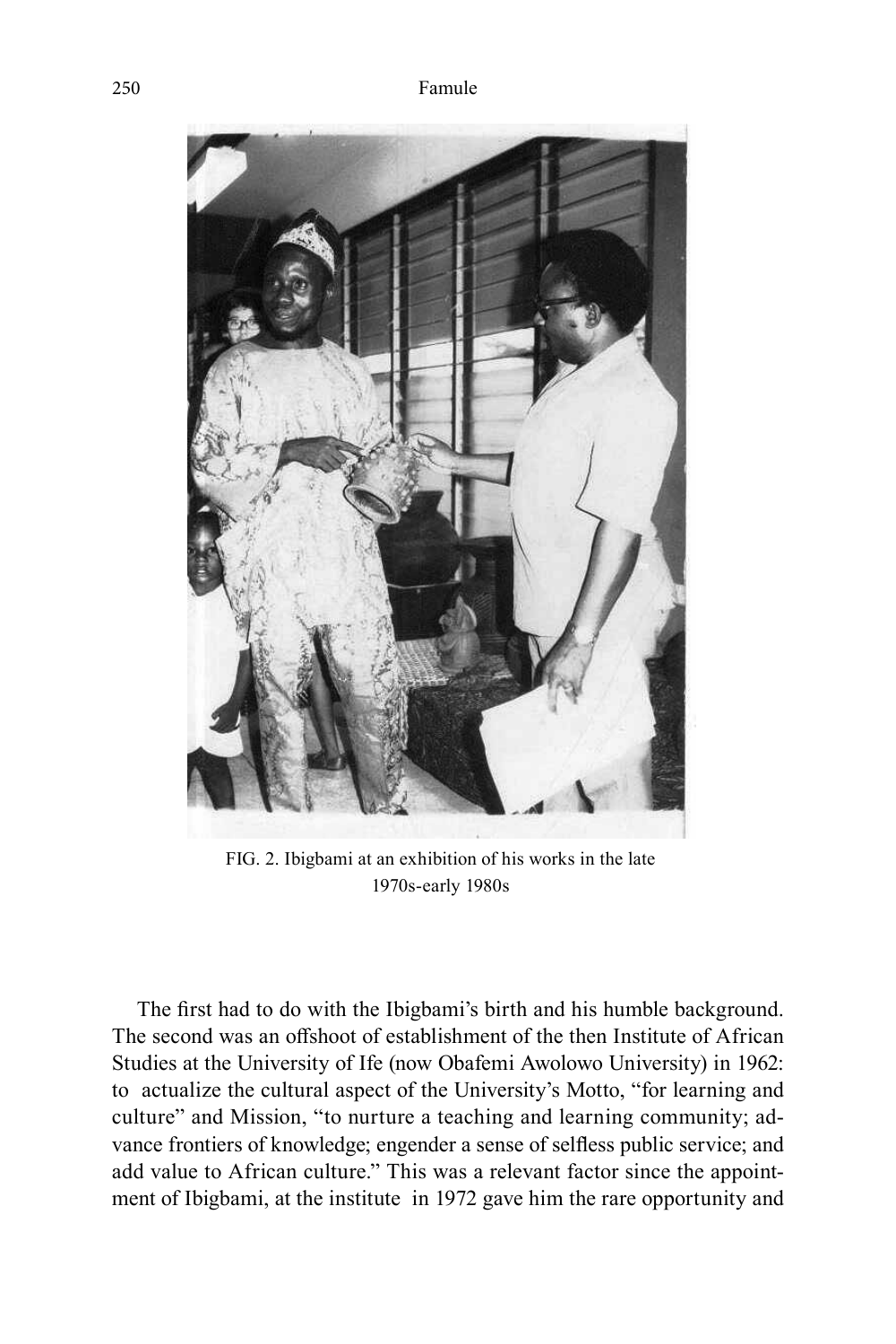needed conducive environment to unleash his best, to become the 'Father' of Modern Nigerian Ceramic art.

A closer look at these two key factors (specified above), which shaped who Ibigbami would later become an outstanding academic, seems in order. I begin with the first factor, the unique circumstances surrounding Ibigbami's birth and his humble background. After several miscarriages, Ibigbami's mother,  $\hat{E}$ yé Elizabeth Òṣàtómòla Ìbígbàmí of blessed memory, fell into labour on her way home from a long-distance trek, holding on to Ibigbami's feet as he came out from her womb. As frightful as this condition was, this also occurred on a rainy day, aggravating Mama's unimaginably dreadful tasks. Dealing with the excruciating labor pain on the one hand and walking a long distance with her entire clothing soaked in the rain on the other hand. However, the joy of it was that the rain gave the soon to be delivered baby Ibigbami an additional birth name beside Ìgè (breech baby), Abéjidé ('one whose birth was accompanied by a rain downpour'). At this time, Ibigbami was the first of three children that survived out of 13 pregnancies. These mysterious circumstances of his birth created an unparalleled cordial relationship between Ibigbami and his mother that could best be explained using the 'Attachment theory': how the parent-child relationship emerges and influences the child's subsequent development.<sup>2</sup>

Since Ibigbami's mother with whom he had consistently had a close bond and inseparable attachment right from birth was a traditional artist who specialized in *kijipá* weaving,<sup>3</sup> using the vertical loom, Ibigbami was exposed to traditional Yoruba art practice at an early age. Ibigbami succinctly affirmed this when he explained, "My mother was a very hard-working woman, who used to weave my school uniform in her loom. In those days, there was no tape rule or any measurement gauge, but they would use the hand, the gap between the thumb and the first finger as a token of measurement."<sup>4</sup>

<sup>2</sup> The English psychiatrist John Bowlby (1969/1982) and American psychologist Mary Ainsworth (1967), authors of the 'Attachment theory', define it ('Attachment theory') as a deep and enduring emotional bond between two people in which each seeks closeness and feels more secure when in the presence of the attachment figure. The theory explains how the parent-child relationship emerges and influences subsequent development. For further readings on 'Attachment theory', see J. Bowlby, *Attachment and Loss (Volume 1): Attachment*, New York: Basic Books (1969) and M. Ainsworth, *Infancy in Uganda: Infant Care and the Growth of Love*, Baltimore, MD: Johns Hopkins University Press (1967).

<sup>3</sup> Kíjìpá is the earliest known indigenous Yoruba handwoven fabric traditionally woven by Yoruba women on the vertical broad looms; while their male counterparts weave the *aṣọ* òkè *(also aṣọ* òfì*)* using the horizontal narrow looms.

<sup>4</sup> Olajide Omojolomoju, "Contentment was watchword in our days – Pa Ibigbami": Interview with Chief Raphael Ige Ibigbami, In *LEADERSHIP Newspaper*, 2018,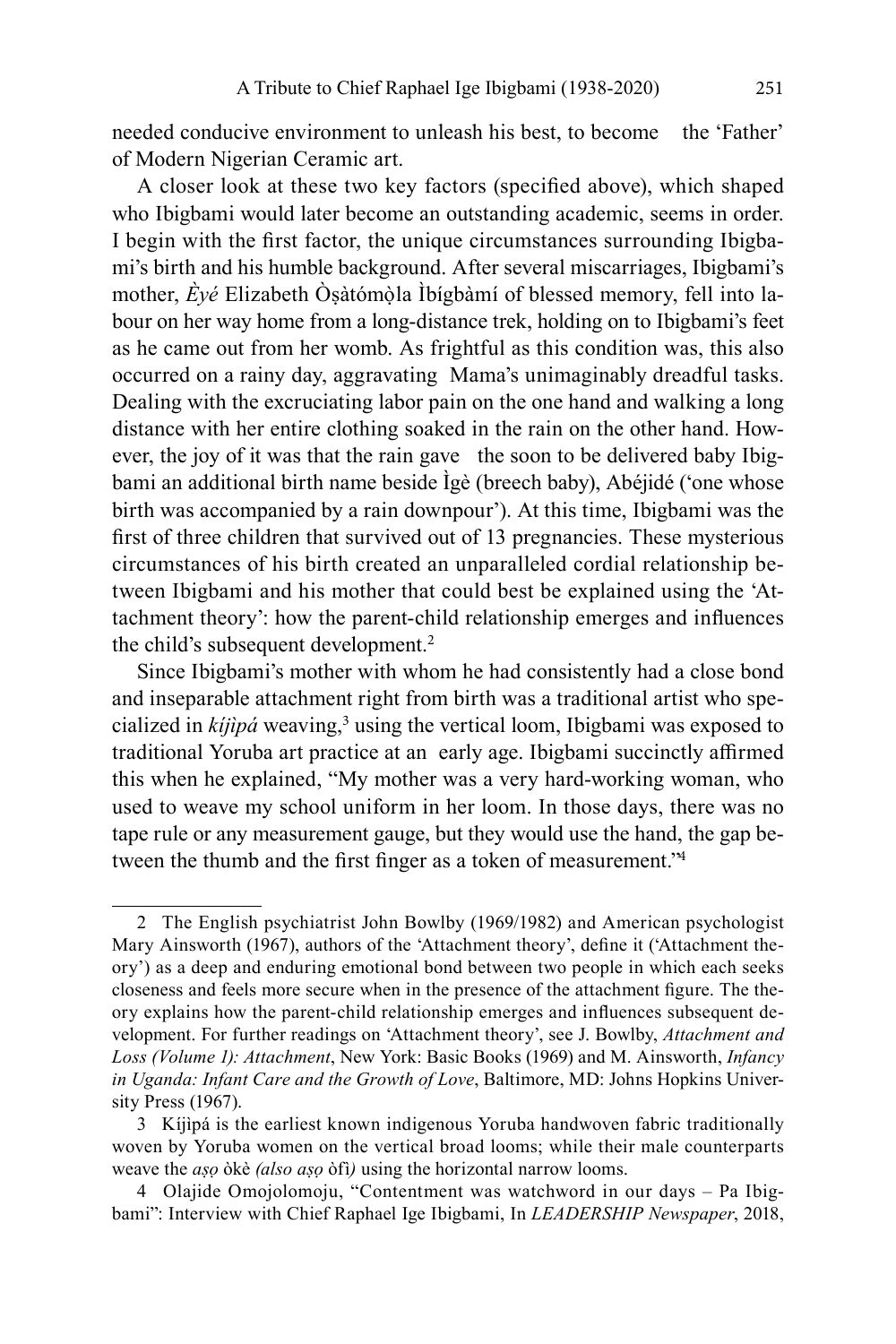That rare opportunity of being the first child of a traditional artist mother gave Ibigbami the needed artistic background and eye-opener that would prepare him ahead for the task of becoming the "most authentic ceramics art teacher Nigeria has ever produced."<sup>5</sup> In fact, Ibigbami would be forever celebrated as a distinguished teacher of professors and multitudes of other Ife Art School graduates who have passed through him and are breaking grounds in their respective endeavors, other than lecturing, all over the globe today. I will not venture to identify them by names not only because they are too numerous to count, but also for lack of enough time and space to do so here.

Equally connected with this first factor responsible for Ibigbami's remarkable accomplishments was his background. Ibigbami had a very humble upbringing, an invaluable credential that played an important part in catapulting him to the highest pinnacle in his career as a respectable don, who retired as Associate Professor of Fine Arts at the Obafemi Awolowo University, Ile-Ife in 1990. From Ibigbami himself, we now know with certainty that he grew up in a typical traditional Yoruba setting, as he recalled vividly his experience as a young boy:

In those days, when I was young, we used to play in the evening under the moon. We also use to play 'ayo' but in those days, you must not play it in the night. The feast in my place was Ogun festival, I am from Ile Ogun and we must know how to greet and extol the god of iron. …Growing up was unlike nowadays; it was really a typical rural setting where children were very obedient to their parents; where the father would call the son, and the son would answer '*Ee oo*', because there was nothing like 'sir' in those days. I used to follow my father to the farm, because he was a farmer who cultivated yam, maize and cassava. Then a child's capacity and prowess was measured by how many heaps he could make, hoe, dig or cultivate on the farm in a day. '*Mo ti ko igba oran (ebe)*' (I have made 200 heaps); '*Mo ti kọ ọgọ́ run-ún ọran (ebè)*' (I have cultivated 100 heaps); etc. That was the situation in those days. But I didn't keep long in that situation, because my father taught me the Yoruba and the English alphabets when I was very young.<sup>6</sup>

Ibigbami started schooling at the age of four in 1942 at St. Gregory Catholic Primary School, Ire-Ekiti. He completed his Primary School Education 10

accessible at: https://leadership.ng/contentment-was-watchword-in-our-days-pa-ibigbami/ 5 Tunde Nasiru, "Ode to 'father' of modern Nigerian ceramics," In *The Nation*, 14

October 2020

<sup>6</sup> Olajide Omojolomoju, "Contentment was watchword in our days – Pa Ibigbami": Interview with Chief Raphael Ige Ibigbami, In *LEADERSHIP Newspaper,* 2018.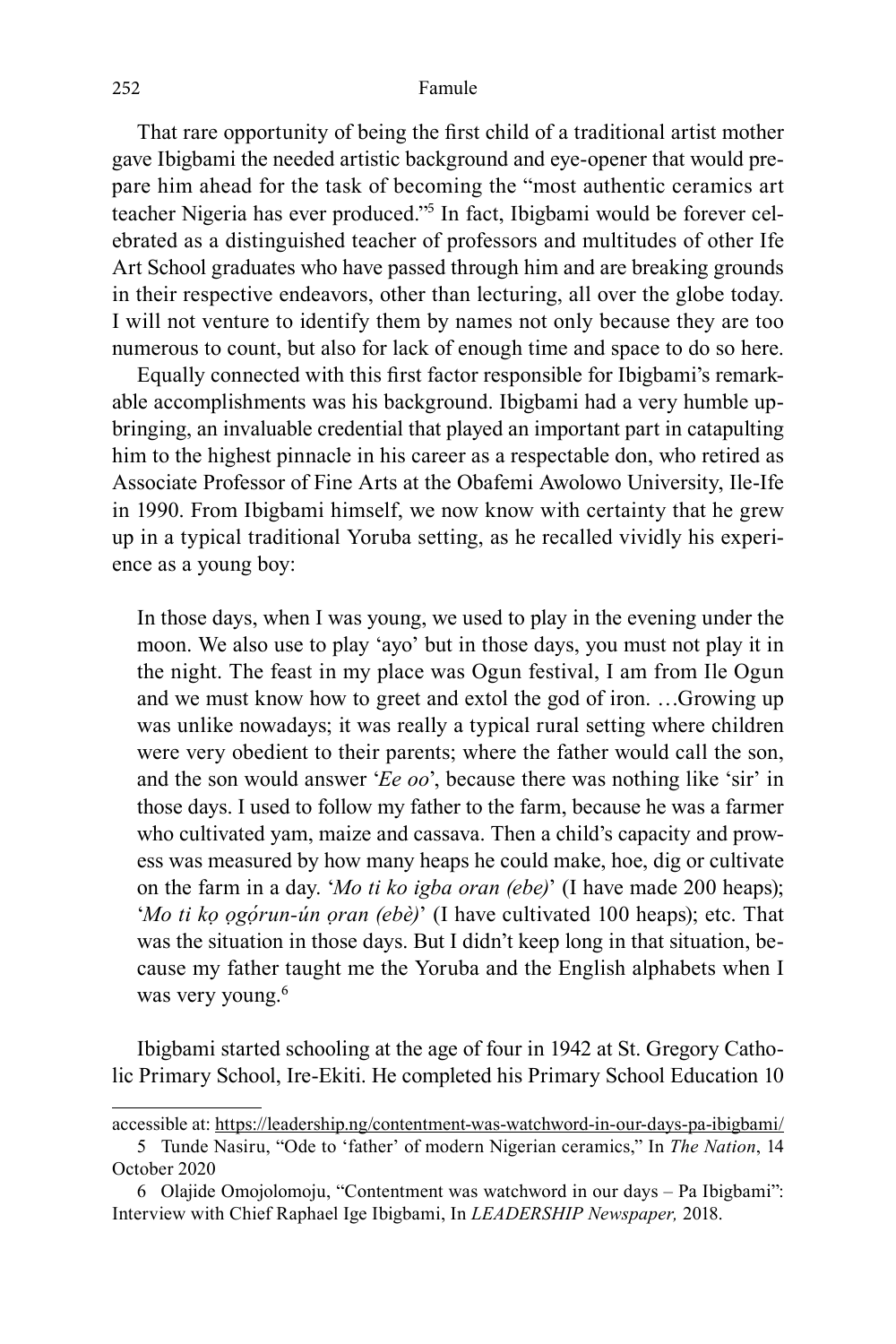years later in 1953, earning the Standard Six Certificate. That landed him an immediate teaching job at a neighboring school the following year in 1954 at the age of 16 years. After teaching for eight year with his Standard Six Certificate, Ibigbami proceeded to Grade III Teachers College in St. Augustine R.C.M. Oye Ekiti in 1962 and had his Grade III Teachers Certificate in 1963, posted to Roman Catholic Primary School, Ijare as a headmaster. He sat for the General Certificate of Education (GCE) in 1965 and passed his papers, which qualified him to become a tutor in Igbara Oke Anglican Grammar School less than a year. He was admitted to the Ahmadu Bello University, Zaria in 1965 to study Fine Arts. On completion of the B.A. Fine Arts degree with a major in pottery/ceramics in 1969, he was given a scholarship to pursue his master's degree programme the same year (1969).



FIG. 3. Ibigbami (from L to R: seated sixth to the last) and his Fine Arts undergraduate student-colleagues at the Ahmadu Bello University, Zaria. c. 1968-69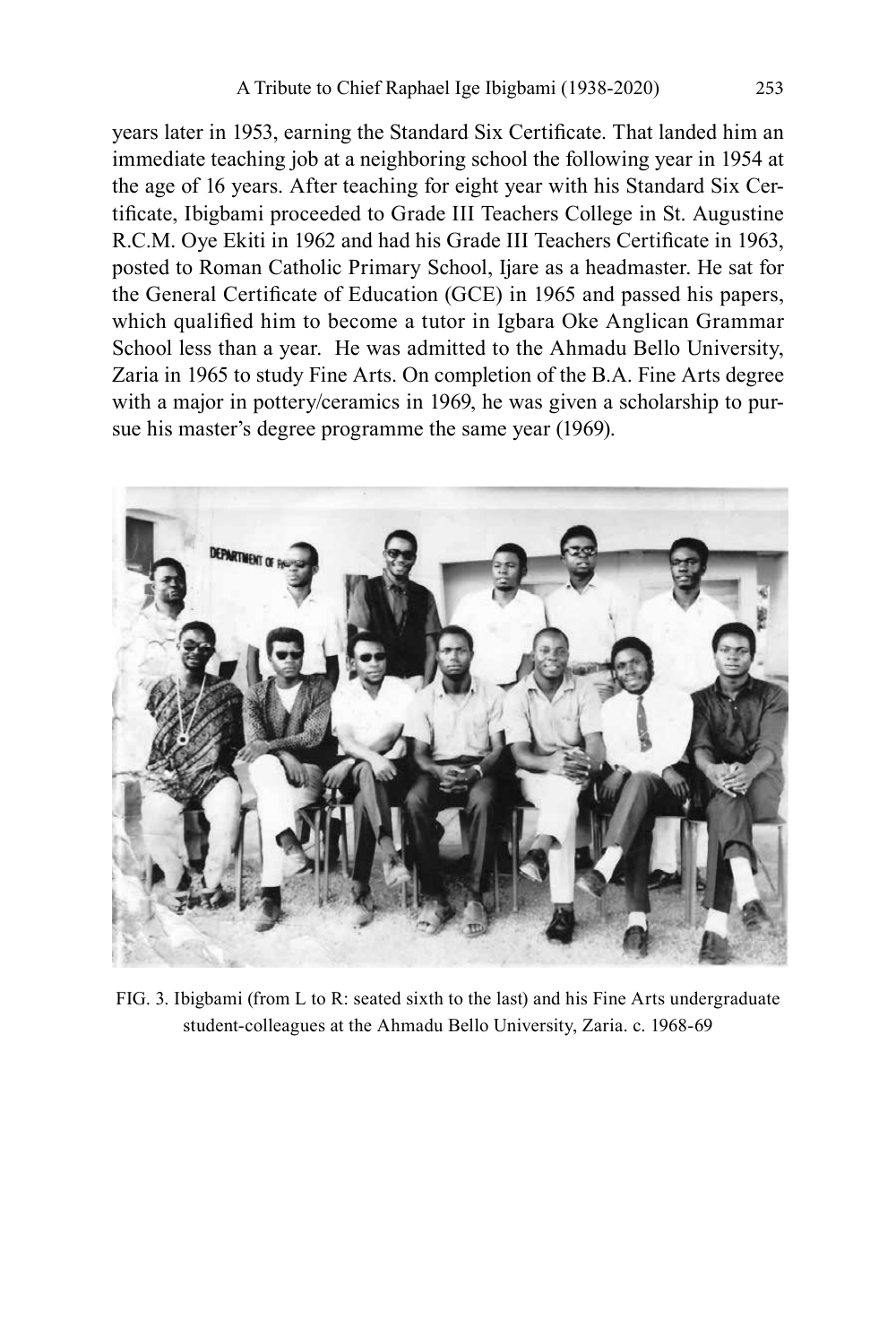#### 254 Famule

It should be noted that Ahmadu Bello University was the first in Nigeria to offer the master's degree programme in fine arts and Ibigbami was the very first admitted postgraduate student. He completed the master's degree studies two years later, thus, becoming the first person to be awarded the Master of Fine Arts (MFA) degree in Nigeria in 1971.<sup>7</sup>

The second and last factor responsible for Ibigbami's impressive academic attainments. It centered on the establishment of the then Institute of African Studies at the University of Ife (now Obafemi Awolowo University) in 1962, which employed him in its art and art history section in 1972. As a result, Ibigbami found there the rare opportunities that facilitated and drawn out the best in him, and made him the 'Father' of Modern Nigerian Ceramic art. To delve deep into this factor, it is necessary to provide some historical background of the Institute with emphasis on its art and history section, which started offering service courses in Fine Arts in 1969 and a full degree Fine Arts programme beginning 1973/74. Later transferred to the Faculty of Arts in January 1976 when a substantive Department of Fine Arts was created.<sup>8</sup>

Established when the University of Ife (now Obafemi Awolowo University) was founded in 1962, the Institute of African Studies at Ife was designed to actualize the 'culture' related rationale for founding the University as evinced in Its Motto, "for learning and culture" and Mission, "to…add value to African culture."<sup>9</sup> Hence, as affirmed by Michael Crowder, the Institute's director from 1968-71,<sup>10</sup> the Institute of African Studies at Ife "primarily concerned with research into the culture of tropical Africa."<sup>11</sup> The Institute was organized into four sections, namely art and art history, archaeology, performing arts, and African languages with their research projects and inter-disciplinary conferences "sponsored with the aid of a Ford Foundation grant of \$150,000 made in 1963."12 For the needed manpower to carry out the Institute's aforementioned goal of researching into the "African culture," 15 Research Fellows were hired as of the 1969 session, out of which the Institute's art and art

<sup>7</sup> See Olajide Omojolomoju, "Contentment was watchword in our days – Pa Ibigbami": Interview with Chief Raphael Ige Ibigbami, In *LEADERSHIP Newspaper*, 2018.

<sup>8</sup> See Babatunde Lawal, "The Ife Art School", In *Evolution in Nigerian Art Series 2: The Ife Art School* (1984), p. 8.

<sup>9</sup> For further reading relating to the Motto and Mission of the University of Ife (now Obafemi Awolowo University), see the University website: https://oauife.edu.ng/

<sup>10</sup> See "Michael Crowder," In *Journal of African History*, Vol. 29. No. 3, i-ii (1983: 1-2).

<sup>11</sup> See "Notes and News," In *Africa: Journal of the International Institute*, Vol. 41, no. 1 (1971: 57). Also see Michael Crowder, "Institute of African Studies, Ife", In *The Journal of Modern African Studies*, Vol. 7 no. 3 (1969: 513).

<sup>12</sup> See Michael Crowder, "Institute of African Studies, Ife", *The Journal of Modern African Studies,* Vol. 7 no. 3 (1969: 514).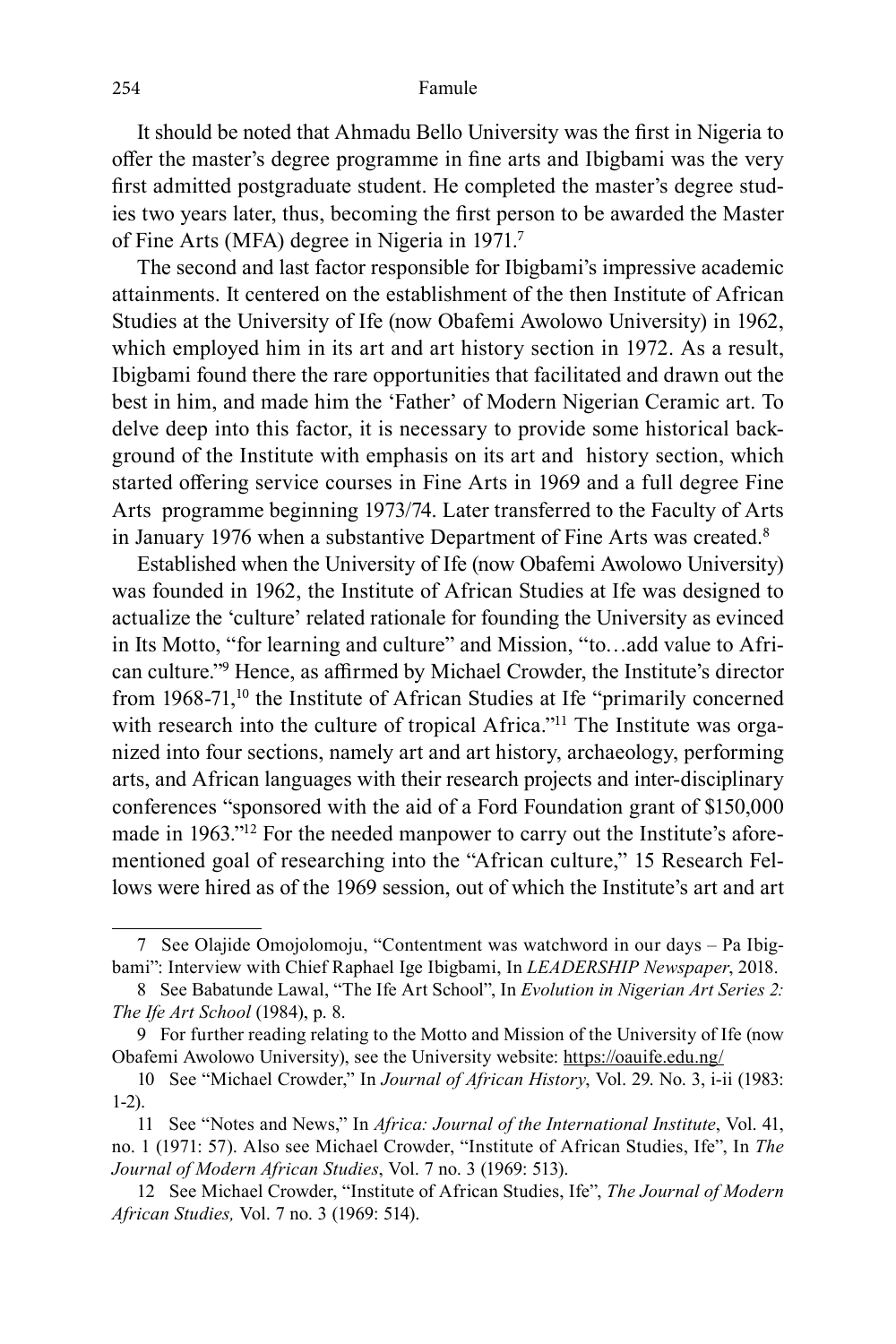history section enjoyed three. They included J. R. O. Ojo, hired in 1966 and primarily to serve as the Curator of the Institute's two museums, one on the University's campus at Ile-Ife and the other at  $Osogbo$ ,<sup>13</sup> and to teach painting and art history.<sup>14</sup>

The other two were Irein S. Wangboje and Agbo Folarin, both hired in 1968 as Research Fellows in the art and art history section. The former taught painting and print making while the latter taught sculpture.<sup>15</sup> However, 1970 and 1971 marked the turning point in the history of the Institute's art and art history section, when Rowland Abiodun and Babatunde Lawal were hired respectively, as Research Fellows. A turning point indeed, since the two groomed there (at the Institute) were later to become the world's renowned Africanist African art historians.<sup>16</sup>

15 Irein S. Wangboje, having bagged his B.A (ABU, 1959), MFA (Granbrook Academy of Arts, Michigan, 1963), and Ed.D. (New York University, 1968) degrees, joined the Institute of African Studies at Ife in late 1968 as Research Fellow. He moved to ABU Zaria in 1971 where he later became Professor of Fine Arts, retired as Professor of Creative Arts, University of Benin, Benin City in 1996. For further reading about Professor Wangboje, see "WANGBOJE, Professor Solomon Ona Irein," In *Biographical Legacy & Research Foundation, Nigeria: Blerf's WHO'S WHO IN NIGERIA* (online), Edited by Nyaknno Osso, accessible at https://blerf.org/index.php/biography/wangboje-professor-solomon-ona-irein/. On the other hand, Agbo Folarin, Dip. A. D (Central School, London, 1967), M. A and MFA (Howard, 1980 & 1984), joined the Institute's art and art history section in 1968 as Research Fellow. He rose in rank to Professor of Sculpture and Architectural Design in the same University (OAU), where he retired in 2003/04. For further reading about Professor Folarin, see "FOLARIN, Agbo," In *Biographical Legacy & Research Foundation, Nigeria: Blerf's WHO'S WHO IN NIGERIA* (online), Edited by Nyaknno Osso, accessible at https://blerf.org/index.php/biography/folarin-gbo/

16 Professor Rowland Abiodun, author of the groundbreaking and timeless publication, Yoruba Art and Language: Seeking the African in African Art (Cambridge University Press, 2014) and who joined the Institute of African Studies at Ife in 1970, holds B. A. Fine Arts, First Class Honors (ABU, 1969) and M.A. Art History (Toronto, 1969). For

<sup>13</sup> See J.R.O. Ojo, *Museum of the Institute of African Studies, University of Ife: A Short Illustrated Guide*, Ile-Ife: University of Ife Press, 1969, pp. 1-11.

<sup>14</sup> J. R. O. Ojo, B.A. (ABU), MPhil. (London), Dip. Social Anthropology (Edinburgh), was the first to be hired in the art and art history section of the Institute of African Studies at Ife in 1966. For further reading about Professor J.R.O. Ojo, see "OJO, John Rowland Oluwafemi," In Biographical Legacy & Research Foundation, Nigeria: Blerf's WHO'S WHO IN NIGERIA (online), Edited by Nyaknno Osso https://blerf.org/ index.php/biography/ojo-john-rowland-oluwafemi/. However, the art and art history section (that metamorphosed to today's Fine and Applied Arts department) started teaching art as a major subject for the Faculty of Education's B.Ed. programme in 1969 and a full Fine Arts degree programme beginning 1973/74 session, transferred to the Faculty of Arts in January 1976, when the Institute was defunct, and to the Environmental Design and Management in 1989 following the approval and directive from the National Universities Commission.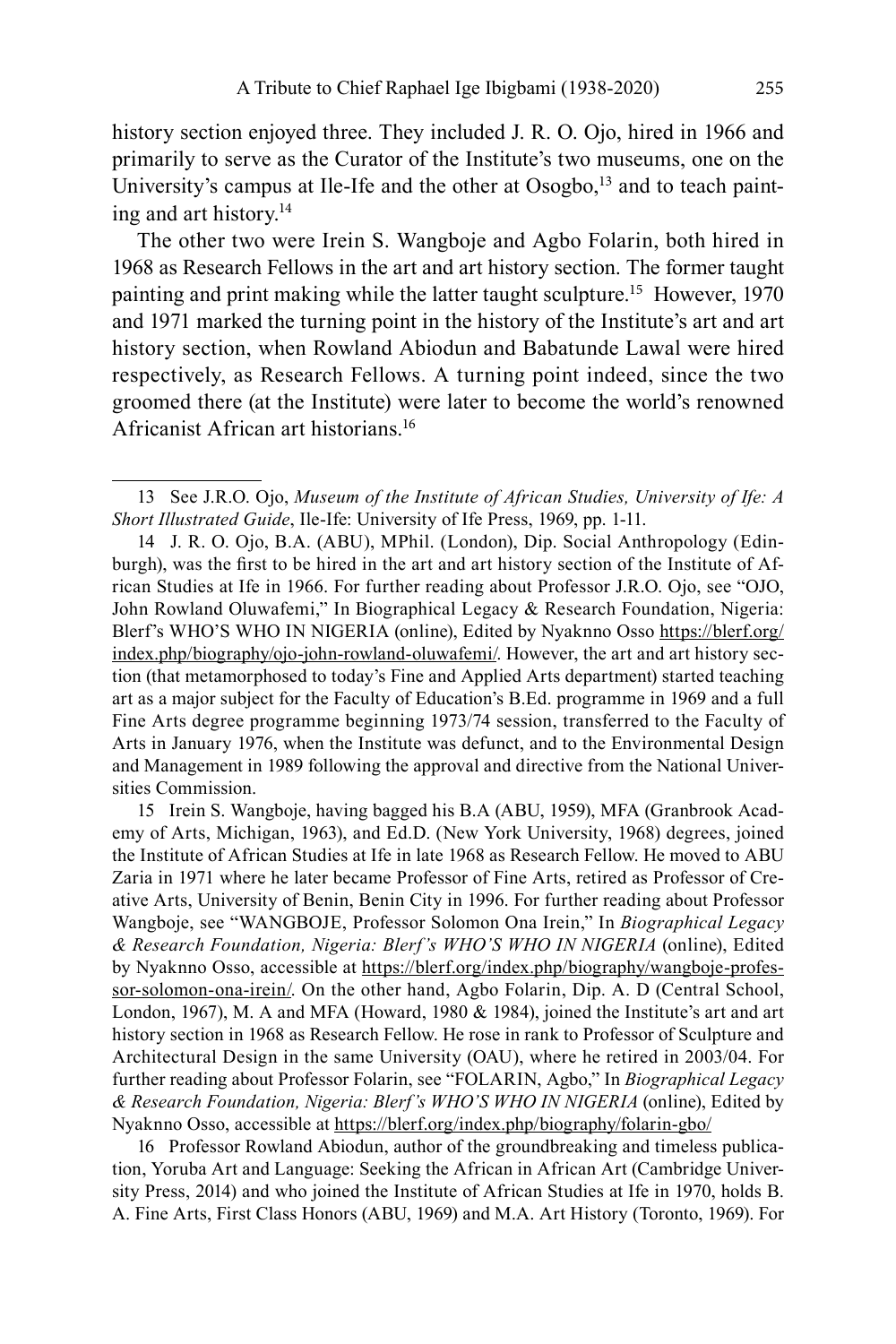#### 256 Famule

Prominent among the projects embarked by the Institute, which aided the Research Fellows' tremendous and rapid academic developments, included the following. The Ife Research Project, investigating all aspects of the city of Ife-history, culture, social structure, and economy; the weekly Seminars, where the Institute's Research Fellows had the avenue to make presentations of their research work; Ori Olokun, the Cultural Centre located in the city of Ile-Ife, and the annual Ife Festival of Arts, first held in December 1968 among others.<sup>17</sup>

As all the progress highlighted above were unfolding, the Institute realized quite apparently that there was something indispensable still missing: there was nobody in the art and art history section to start and teach the ceramic courses. Thus, the Institute was in dare need of an academically trained ceramicist, which were incredibly scarce even in United States and the United Kingdom, from where most of the Nigerian university lecturers were recruited at the time. We should recall as earlier mentioned in this write-up, the first university in Nigeria to offer Master's Programme in any area of the Fine Arts at the time was the Ahmadu Bello University, Zaria. Interestingly, Ibigbami was the first person to be admitted there (at ABU), did his Master's Programme in Fine Arts from 1969-71, and was awarded the Master of Fine Arts degree with specialty in Ceramics in 1971.

Sharing the story of his miraculous appointment in the Institute of African Studies at Ife with the writer sometime in 1995, Chief Ibigbami recalled that Professor Rowland Abiodun, a Research Fellow in the Institute's art and art history section at the time, was instrumental. He explained that when Professor Abiodun got the news of his Master of Fine Arts (Ceramics) degree award, the very first in Nigeria at the time, he quickly alerted Michael Crowder, Director of the Institute. The latter immediately arranged with him the job

further reading about Professor Abiodun, see "Rowland O. Abiodun," In *Amherst College*, Amherst, MA 01002

https://www.amherst.edu/people/facstaff/roabiodun. Conversely, Babatunde Lawal, author of the famous book, The Gelede Spectacle: Art, Gender, and Social Harmony in an African Culture (University of Washington Press, 1997) and who earned B. A. Fine Arts (UNN) and M. A., PhD Art History (Indiana, 1970) joined the Institute in 1970/71 session as Research Fellow. He rose in rank to become the first Professor of Fine Arts at Ife and served as Dean of Faculty of Arts before he retired from the University in the late 1980s. For further reading about Professor Lawal, see "Babatunde Lawal," In *Virginia Commonwealth University, School of the Arts*, Richmond, VA 23284-3046

https://web.archive.org/web/20140523102325/http://arts.vcu.edu/arthistory/faculty-bio/ babatunde-lawal/

<sup>17</sup> See "Notes and News," In *Africa: Journal of the International Institute*, Vol. 41, no. 1 (1971: 57-58). Also see Babatunde Lawal, "The Present State of Art Historical Research in Nigeria: Problems and Possibilities" (Footnote 1), In *Journal of African History* (Published by Cambridge University Press), Vol. 18, no 2, 1977, p. 193 (footnote 1).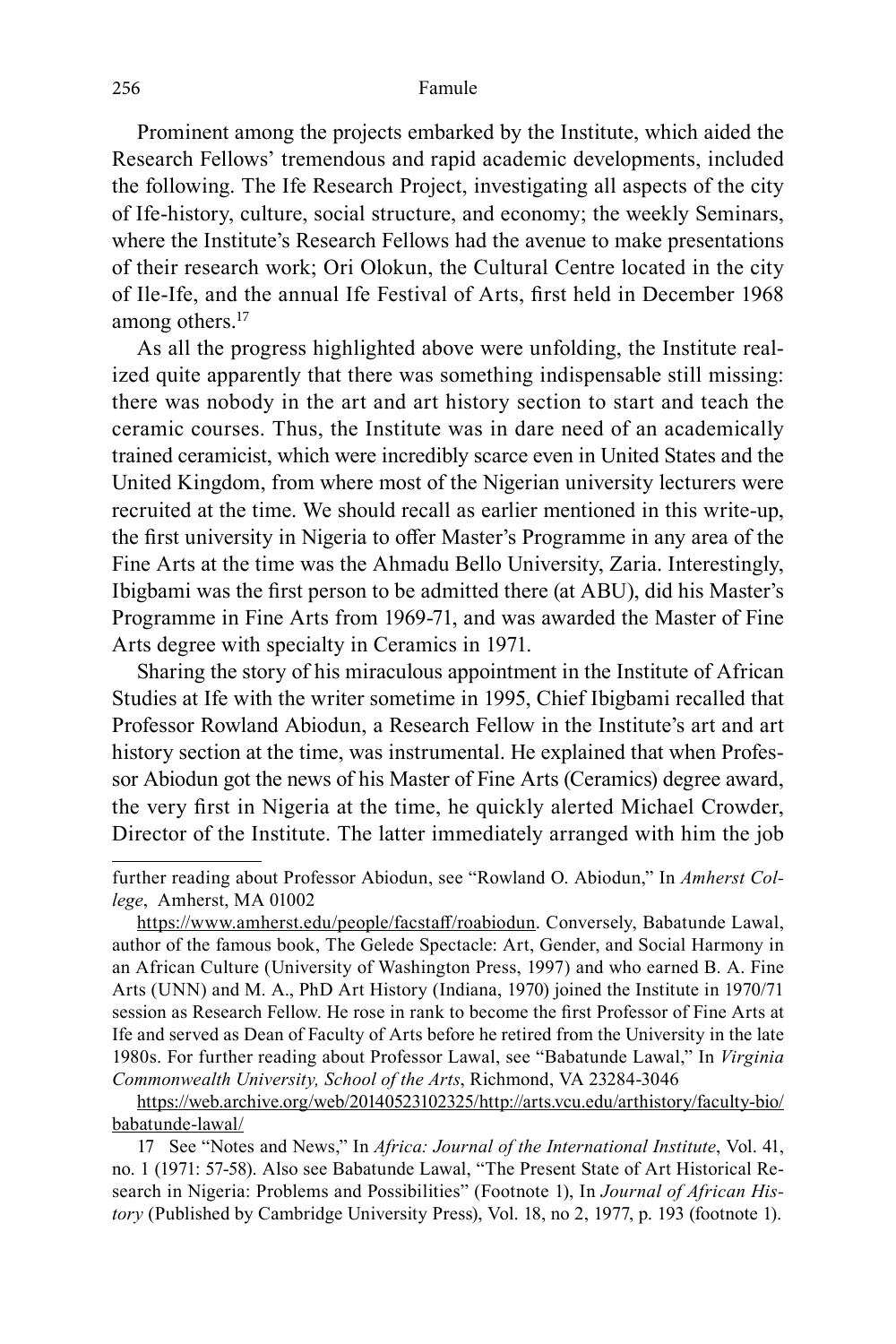interview for the position of Research Fellow in the Institute's art and art history section and the rest is history: Ibigbami joined the University of Ife (now Obafemi Awolowo University) as Junior Research Fellow from 1972-73 session. Through diligence, he rose to the rank of Principal Art Fellow (Reader) in 1982 and retired from the University in 1990 as Associate Professor.

I now consider Ibigbami's landmark at the Ife Art School, where his fame has since exploded not just beyond the Obafemi Awolowo University, Nigeria or Africa, but indeed, across the globe as the "father of modern Nigerian ceramics and pottery art" (to use Babatunde Nasiru's exact words).<sup>18</sup> In line with the principal concern of the defunct Institute of African Studies at Ife, which was to "research into traditional and modern African culture,"<sup>19</sup> and as well, the Ife Art School's three distinct characters: "a re-orientation in art education towards functionalism; the adaptation of indigenous design resources to the needs and requirement of modern times; and the evolution of Nigerian identity for contemporary Nigeria art,"<sup>20</sup> Ibigbami built a formidable foundation for Ceramics section that is still as strong as ever today. Owned to his deep knowledge of the traditional African art and culture by the virtue of himself being a Yoruba culture bearer, who was deeply immersed in his indigenous art and cultural beliefs and practices, Ibigbami's pedagogy motivated the students to look within their indigenous traditions, such as the Yoruba philosophies and visual arts and culture for integration in their artistic creative process.

He achieved this using an array of resourceful strategies. First, knowing fully that most Nigeria's ethnic groups, the examples of the Yoruba, Nok, Dakakari and Igbo Ukwu to mention but just a few, are specially gifted in terracotta and pottery traditions. Ibigbami placed a great emphasis on the students' use of indigenous hand-built pottery technique, process, and design elements. He did this by introducing the indigenous pottery techniques into university curriculum and he developed an innovative kiln to fire bisque ware. With the full support from the Department, he directed series of pottery workshops "during which traditional potters work side by side with undergraduates. The aim is not only to transfer traditional skills to student artists, but also to explore new methods of producing traditional pottery without losing any of the

<sup>18</sup> See Tunde Nasiru, "Ode to 'father' of modern Nigerian ceramics." *The Nation*, 14 October 2020.

<sup>19</sup> See Michael Crowder, "Institute of African Studies, Ife", In *The Journal of Modern African Studies*, Vol. 7 no. 3 (1969: 513).

<sup>20</sup> See Frank Aig-Imoukhuede, 1984. "Introduction," *Evolution in Nigerian Art Series 2: The Ife Art School* (1984: 5-6).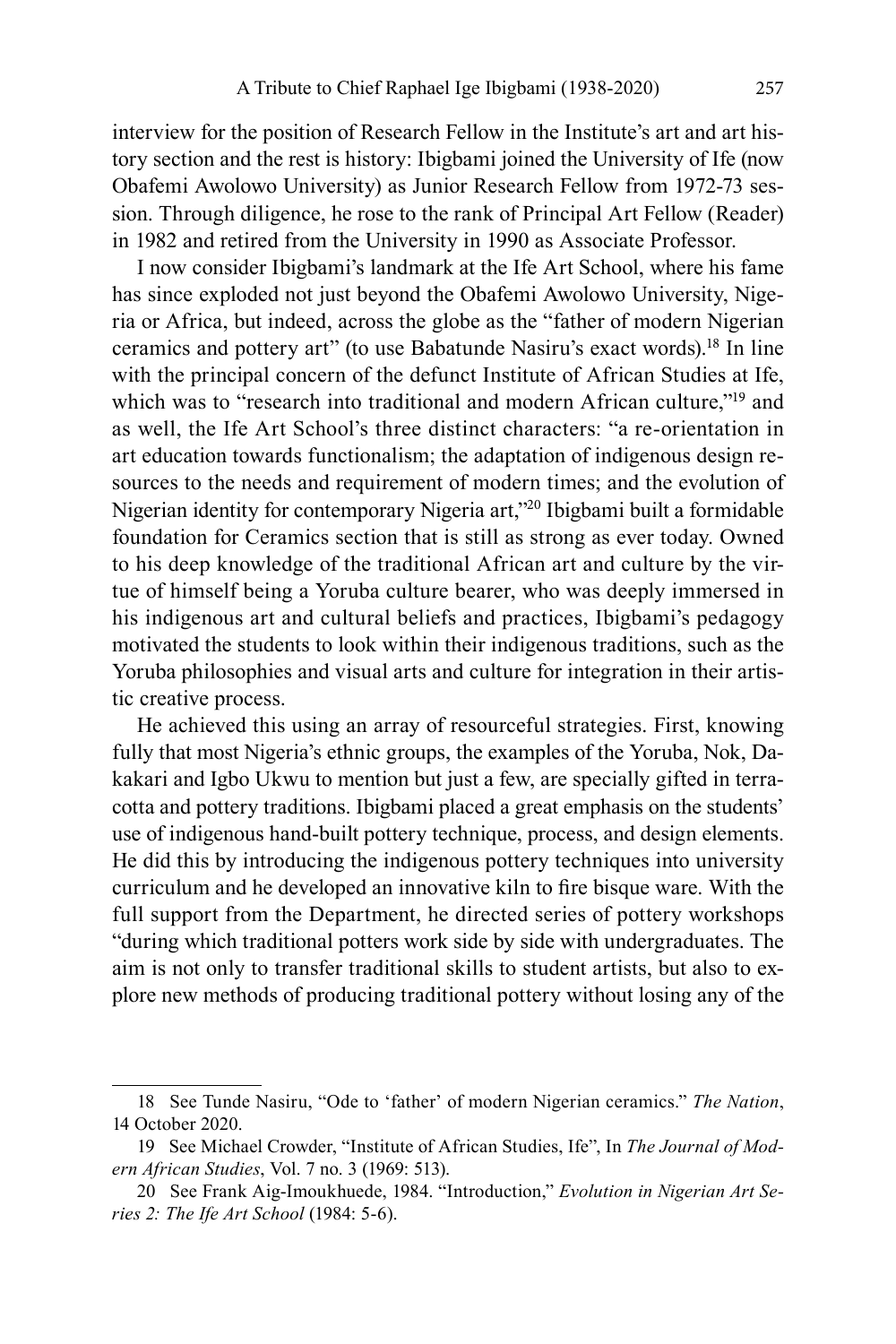#### 258 Famule

advantages it has over modern metal and plastic substitutes."<sup>21</sup> The pottery wares resulting from the workshops were exhibited both within and outside the Ife University campus.



FIG. 4. A Traditional Potter at the Pottery Research Workshop (organized and directed by Ibigbami), Ile-Ife. c. 1974-84

Few among them included the following. Traditional Pottery Styles from the Pottery Workshop, Ife University Library, Ile-Ife, 1973; Pottery from Ife Pottery Workshop, University of Ibadan, Ibadan, 1973; Pottery from Ife Pottery Workshop, National Museum, Lagos, 1974; Ife Pottery Workshop Exhibition, Institute of African Studies, University of Ife, Ile- Ife, 1975; Ife Pottery Workshop Exhibition, Goethe Institute, Lagos, December 8-22, 1976, and Traditional Pottery from Ife Pottery Workshop, University of Benin, Benin City, 1984.<sup>22</sup>

<sup>21</sup> See the "Pottery Section," *Evolution in Nigerian Art Series 2: The Ife Art School 1974-1984* (1984: 18).

<sup>22</sup> I use this medium to say a very big 'Thank you' to Dr. Ola Ibigbami, Chief Ibigbami's son and lecturer in the department of Mental Health at the Obafemi Awolowo University, Ile-Ife, who made available for me his father's unpublished biography. That really, really helped in composing this writeup. Also see "IBIGBAMI, Ige," In *Biographical Legacy & Research Foundation, Nigeria: Blerf's WHO'S WHO IN NIGERIA* (online), Edited by Nyaknno Osso: https://blerf.org/index.php/biography/ibigbami-ige/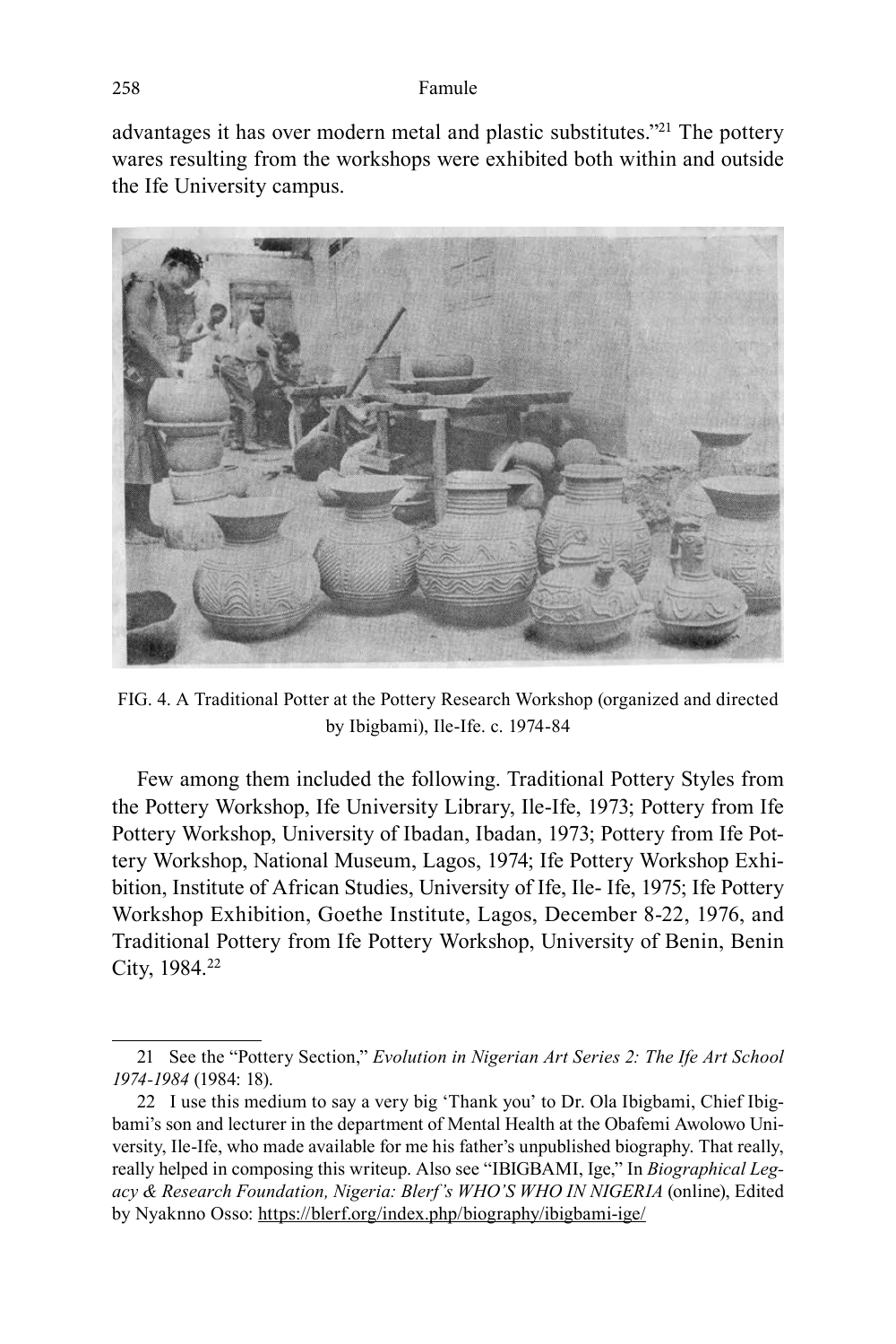![](_page_12_Picture_1.jpeg)

FIG. 5. Pots Produced at the Pottery Research Workshop (organized and directed by Ibigbami), Ile-Ife. c. 1974-84

Correspondingly, he (Ibigbami) recommended that the Department employ as artist-in-residence, Mrs. Felicia Adepelu, a traditional potter from Igbara-Odo, to be providing practical demonstrations of her traditional Yoruba pottery making technique and design skill to the students.<sup>23</sup> Furthermore, based on his own impressive field experience resulting from his incessant trips to pottery centers all over the Yorubaland, such as Ipetumodu, Ara-Ekiti, Ishan-Ekiti, Igbara-Odo and Ilorin. Ibigbami understood that his students also needed to watch and study the traditional potters at work in their rural pottery centers setting. He believed this would enable them experience and appreciate the actual cultural context in which the potters operate. Thus, by mid 1980s, having established an impressive link with those traditional potters, especially at the pottery centers within a short distance from the University campus in Ile-Ife, Ibigbami "arranged field trips to the village of Ipetumodu where male

<sup>23</sup> For further readings on Ibigbami's efforts of encouraging the students of the Ife Art School to familiarize with the African cultural elements as they relate to traditional Yoruba pottery techniques and process for possible adaptation and assimilation in their ceramic art, see Moses A. Akintonde, "Repositioning Ceramic Professionalism in Art Training in Nigerian Tertiary Institution," In *Journal of Education and Practice*, Vol. 4 no.16 (2013: 140) and Akintonde, Emmanuel Akinde, Oladapo Abiodun, and Adeyinka Okunade, "Outdoor Pottery Sculpture in Ife Art School," In *Academic Journal of Interdisciplinary Studies,* Vol. 4 no. 3 (2015:226).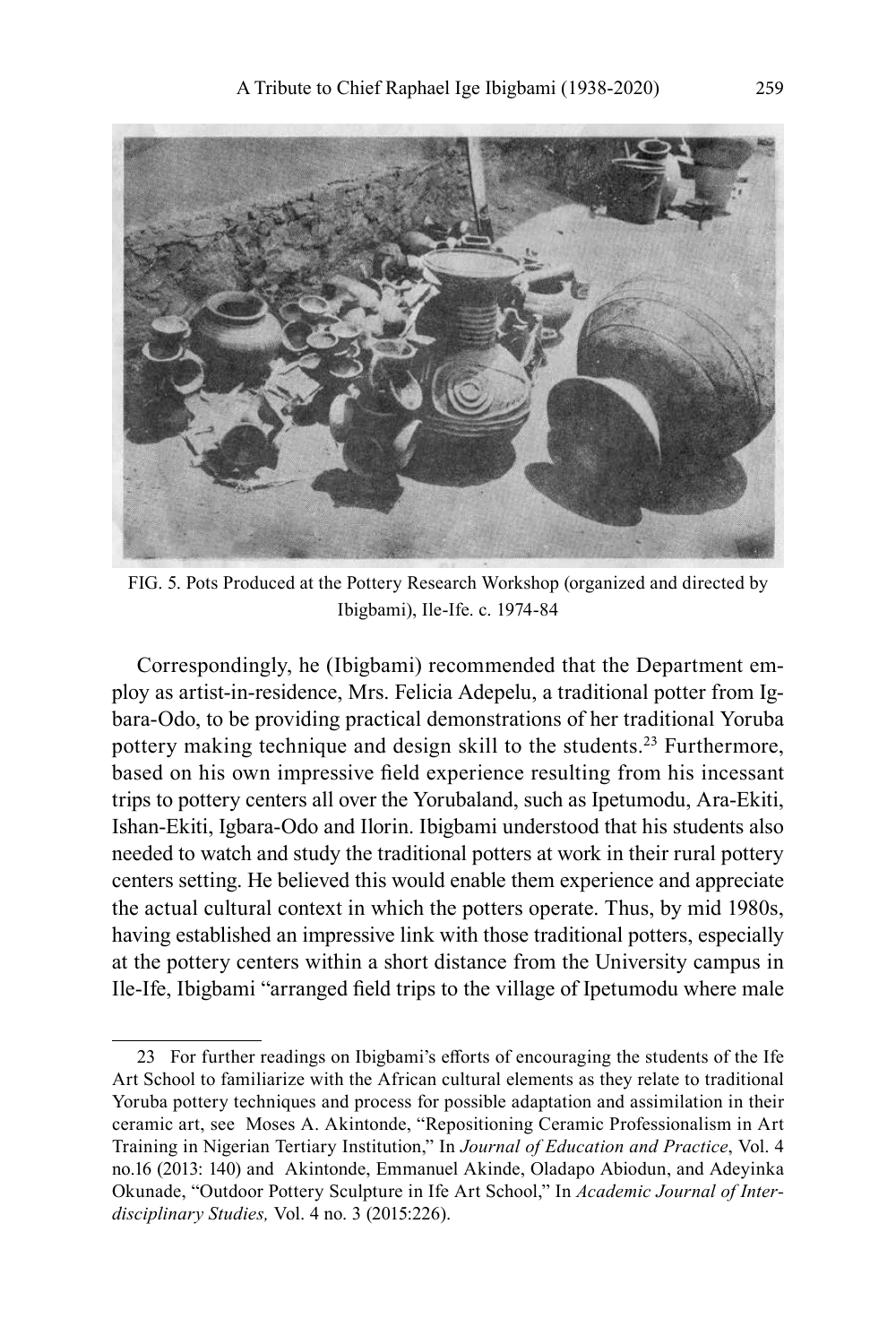and female students could observe the hand construction and firing methods of Yoruba women potters."<sup>24</sup> In that way, most students were able to embrace and synthesize their field experience relating to the indigenous pottery techniques and design elements in their own contemporary idea experimentation for cultural identity.<sup>25</sup> The result was (and is) the distinctive style-product, the 'Pillar Pot', often embellished with high relief sculptural illustrations of an array of Yoruba mythological and/ or religious themes, with which the Ceramic Products of the Ife Art School are known till this day.<sup>26</sup> This cannot be more revealing in the tons of masterpieces created by most of Ibigbami's former students, particularly Babatunde Nasiru, whose characteristic pottery figure with the head-to-body proportion of ratio 1:3 recalls the traditional Yoruba art convention found mostly in their wooden sculptures. The *ère ìbejì*  (figurines for departed twins), in which the heads are disproportionally large compared to the highly compressed rest of the body, is an example.

Others include Moses Akintonde, the master of picturesque pottery sculpture, and Yinka Okunade, whose high taste for Yoruba mythological oriented theme and graphical narrative pottery figure quality recall Akintonde's. However, he (Okunade) is unmatched when it comes to paying attention to minute details, which help push his photorealism idiosyncrasy even to the extreme. His masterwork, the *A ó mérin jọba* (1995), a terracotta high relief sculpture, comes to mind.

While Ibigbami had been celebrated for almost single handedly built the Ife ceramics art programme from the scratch to an enviable status and considered the "most authentic ceramics art teacher Nigeria has ever produced,"<sup>27</sup> it must also be added that his legacy and influence has continued to prevail across the entire sectional areas of specialization in the Ife Art School. Some hint on a seemingly example to corroborate this assertion is necessary. Considering his unique pedagogy that drew preponderantly on the Yoruba conception about art as *ọnà* or *iṣé ̣ ọnà* and its essential attributes within the Yoruba cultural context, it is not an overreach or illogical to postulate that Ibigbami was inspirational to the founding of the Ọnà Group, an art movement formed

<sup>24</sup> See Betty LaDuke, *Africa: Through the Eye of Women Artists*, New Jersey: Africa World Press, Inc. (1991: 18)

<sup>25</sup> See Moses Akintunde Akintonde, In "Repositioning Ceramic Professionalism in Art Training in Nigerian Tertiary Institution," In *Journal of Education and Practice*, Vol.4, No.16, (2013: 140).

<sup>26</sup> For further reading on the unique pottery products of the Ife Art School graduates, see Moses Akintonde, Emmanuel Akinde, Oladapo Abiodun, and Adeyinka Okunade, "Outdoor Pottery Sculpture in Ife Art School", In *Academic Journal of Interdisciplinary Studies*, Vol. 4, no 3 (2015: 222- 230).

<sup>27</sup> See Babatunde Nasiru, "Ode to 'father' of modern Nigerian ceramics," In *The Nation*, 14 October 2020.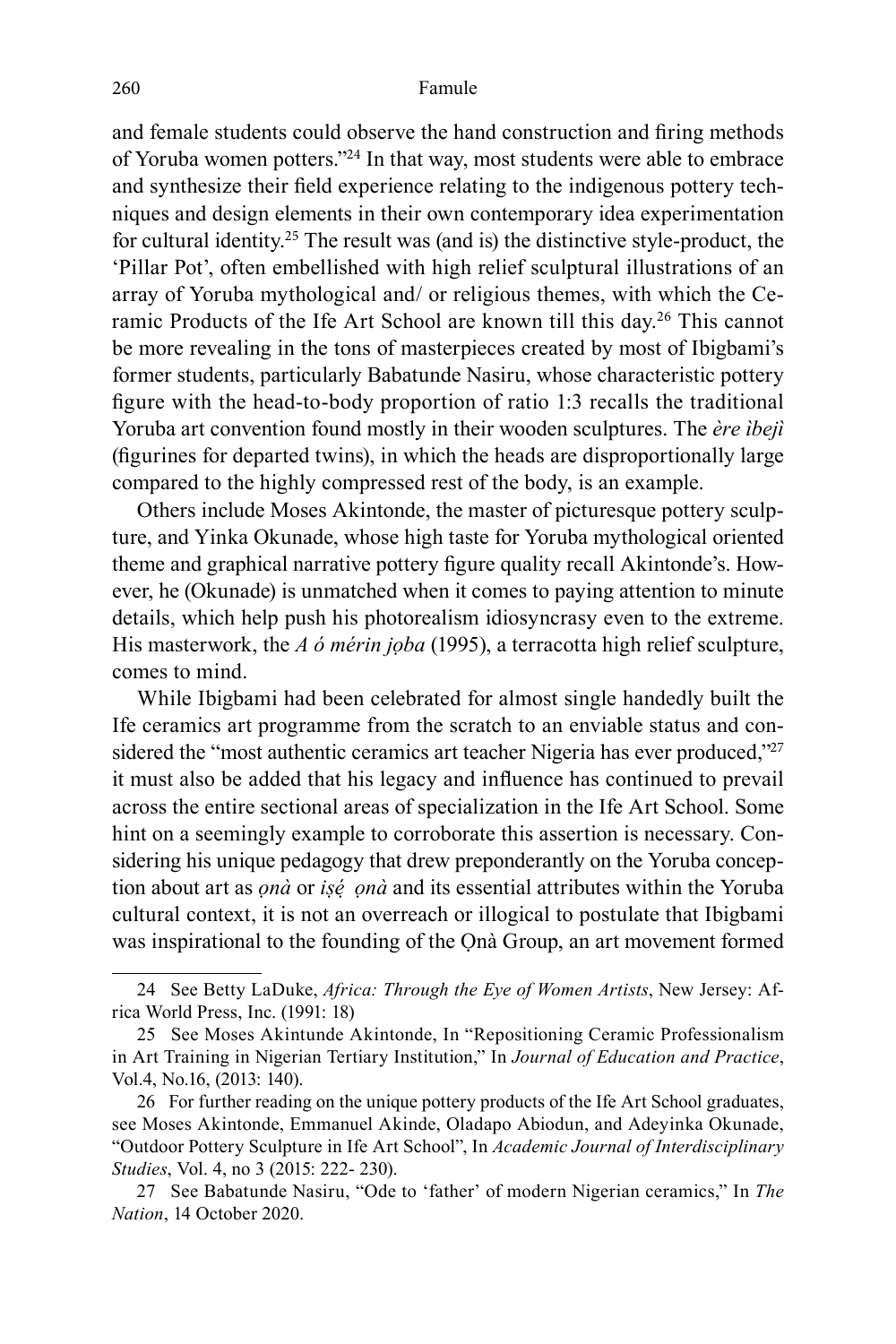by five graduates of the Ife Art School. The reason for this supposition cannot be more obvious. Just like Ibigbami, the Group has continually been committed to the pursuit of artistic excellence through the assimilation of the traditional Yoruba art concepts and philosophies to construct new realities. This assertion is even more compelling since the founders, Moyo B. Okediji (Ife art school graduate, 1977); Emmanuel O. Filani (Ife art school graduate, 1980); Festus A. Wewe (Ife art school graduate, 1983); Bolaji Campbell (Ife at school graduate, 1984 and 1989), and Babatunde Nasiru (Ife art school graduate, 1985 and 1989), have all passed through Ibigbami, attended his ceramics introductory class, *'Three-Dimension Art: Pottery'*. In his well-written compliment to Chief Ibigbami, entitled "Ode to 'father' of modern Nigerian ceramics" (2020), Babatunde Nasiru, one of the Ona Group members who also studied Ceramics with Ibigbami (B.A 1985 and MFA 1989) and whose style and Ibigbami's have been described as "basically traditional in conceptualization, pictorial and graphical rendering of forms,"<sup>28</sup> is also in accord with this postulation when he asserts graciously:

His (Ibigbami's) approach equally has enjoyed the admiration of his secondary students (those former students who specialized in areas such as painting, print making, textiles design, graphics design and sculpture but took ceramics design not as a concentration area but as an elective subject). It could be argued that the occasional romance of clay and the use of clay and mud in the works of Chief Tola Wewe, Dr. Kunle Filani, Prof Moyo Okediji and Prof Bolaji Campbell represent a great homage to Ibigbami's pedagogy.<sup>29</sup>

Surprisingly, Ibigbami's academic accomplishments were not limited to the studio art practice of pottery and ceramic sculpture. He was also a good scholar, whose body of scholarly essays on Yoruba culture, especially the traditional pottery related topics that were based on his continuous field trips to pottery centers all over the Yorubaland, have appeared in many academic journals. They included the following. "The Sacred Images of Ogun in Ire Ekiti," In *Odu* (Ile-Ife) 16, July 1977, 104-110; "Yoruba Traditional Pottery: Its Ritual Context and Use," In *The Nigerian Field* (Ibadan) 43, 3, September 1978, 127-132; "Ogun Festival in Ire-Ekiti," In *Nigeria Magazine* (Lagos) 126-127, 1979, 44-59; "Yoruba Pottery Firing," In *Ceramic Review* (London) 61, January 1980, 10-12; "Traditional Pottery in Yoruba Culture," In the *Black* 

<sup>28</sup> See Akintonde, 2013, p. 142.

<sup>29</sup> See Babatunde Nasiru, "Ode to 'father' of modern Nigerian ceramics," In *The Nation*, 14 October 2020.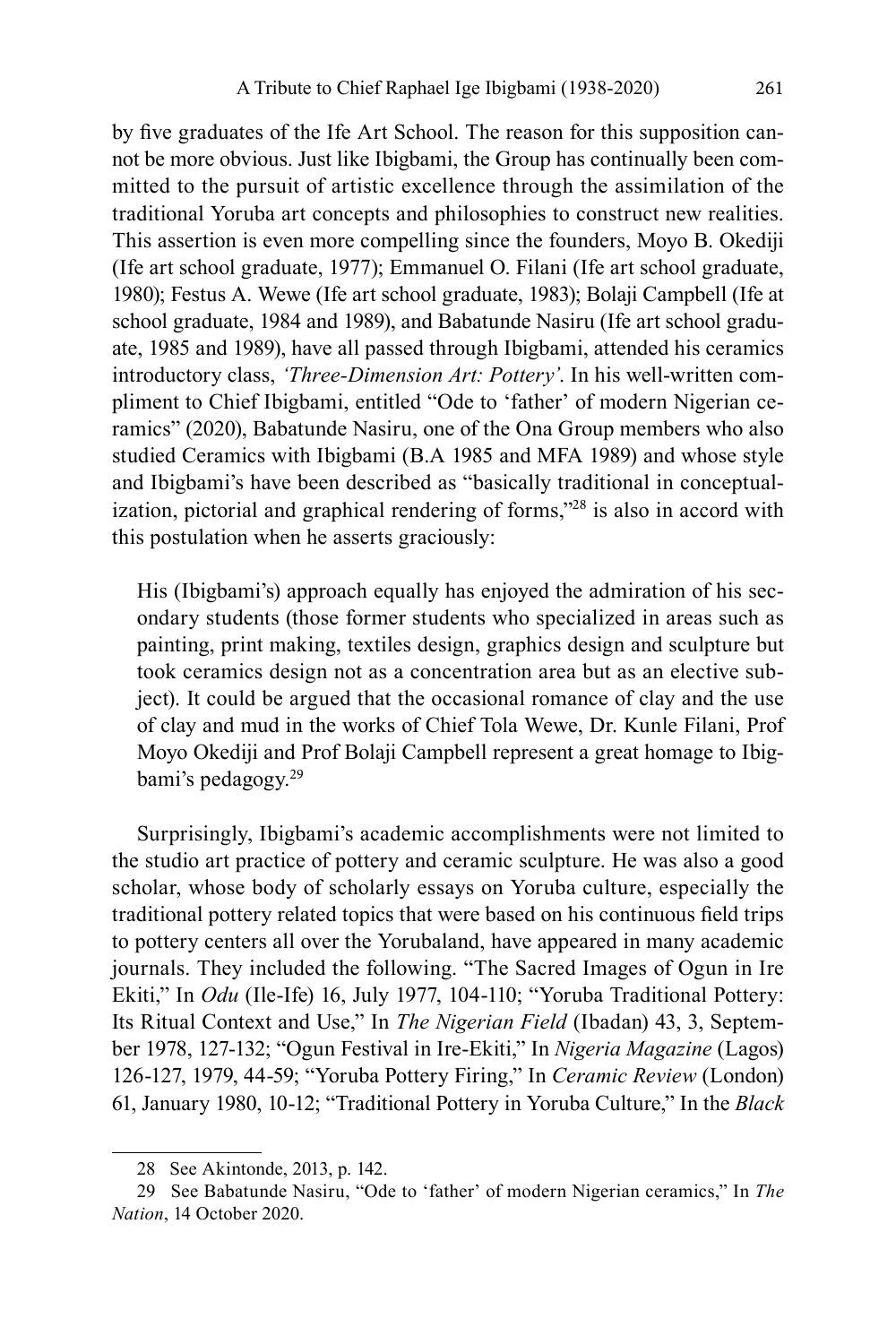*Orpheus* (Lagos) 4 (1), 1981, 12-19; "Some Socio-Economic Aspects of Pottery Among the Yoruba Peoples of Nigeria," In *Earthenware in Asia and Africa* (A Colloquium held 21-23 June 1982), edited by John Picton. London, University of London: Percival David Foundation for Chinese Art, 1984, 106- 117; "The Pot as a Vehicle," *Folklore and National Development, Fourth Annual Congress of the Nigerian Folklore Society*, 1985, 574-598 [unpublished], and 'The Art of Packing Ceramics and Pottery," *Kurio Africana, Journal of Art and Criticism* (Ile-Ife) 1 (1), 1989, 104-108.<sup>30</sup>

Bearing in mind that he was the very first person to be awarded the Master of Fine Arts terminal degree in Ceramics in Nigeria (Ahmadu Bello University, 1971). Added to all his accomplishments, particularly in the Ceramic Programme of the Ife Art School. This continued to be the standard with which the Ceramics Programme in the rest of Nigeria's Fine Arts Schools are being measured, it is not an overstatement to declare the late Chief Raphael Ige Ibigbami as the 'Father' of Modern Nigerian Ceramic art.

## **Bibliography**

- Abiodun, Rowland. *Yoruba Art and Language: Seeking the African in African Art*. New York: Cambridge University Press.2014.
- Aig-Imoukhuede, Frank.. *Evolution in Nigerian Art Series 2: The Ife Art School, 1974-1984* (Catalogue of an exhibition by students of the Department of Fine-Arts, University of Ife, Ile-Ife, Nigeria, held at the Exhibition Centre, National Council for Arts and Culture, Iganmu, Lagos, Nigeria, April 27-May 19, 1984). Lagos: National Council for Arts and Culture, Lagos Publishing. 1984.
- Ainsworth, Mary.. *Infancy in Uganda: Infant Care and the Growth of Love*. Baltimore, MD: Johns Hopkins University Press. 1967.
- Akintonde, Moses A.. "Repositioning Ceramic Professionalism in Art Training in Nigerian Tertiary Institution," *Journal of Education and Practice*, Vol. 4 no.16 (2013):136-144.
- Akintonde, M.A., Emmanuel Akinde, Oladapo Abiodun, and Adeyinka Okunade.

 "Outdoor Pottery Sculpture in Ife Art School," *Academic Journal of Interdisciplinary Studies*, Vol. 4 no. 3 (2015): 219-232.

Amherst College, MA 01002 (Website). "Rowland O. Abiodun," *Faculty and Staff.,* accessible at: https://www.amherst.edu/people/facstaff/roabiodun. (October 1,

<sup>30 &</sup>quot;Biography of Chief Raphael Ige Ibigbami" (n/d, unpublished). Also see "IBIG-BAMI, Ige," In *Biographical Legacy & Research Foundation, Nigeria: Blerf's WHO'S WHO IN NIGERIA* (online): https://blerf.org/index.php/biography/ibigbami-ige/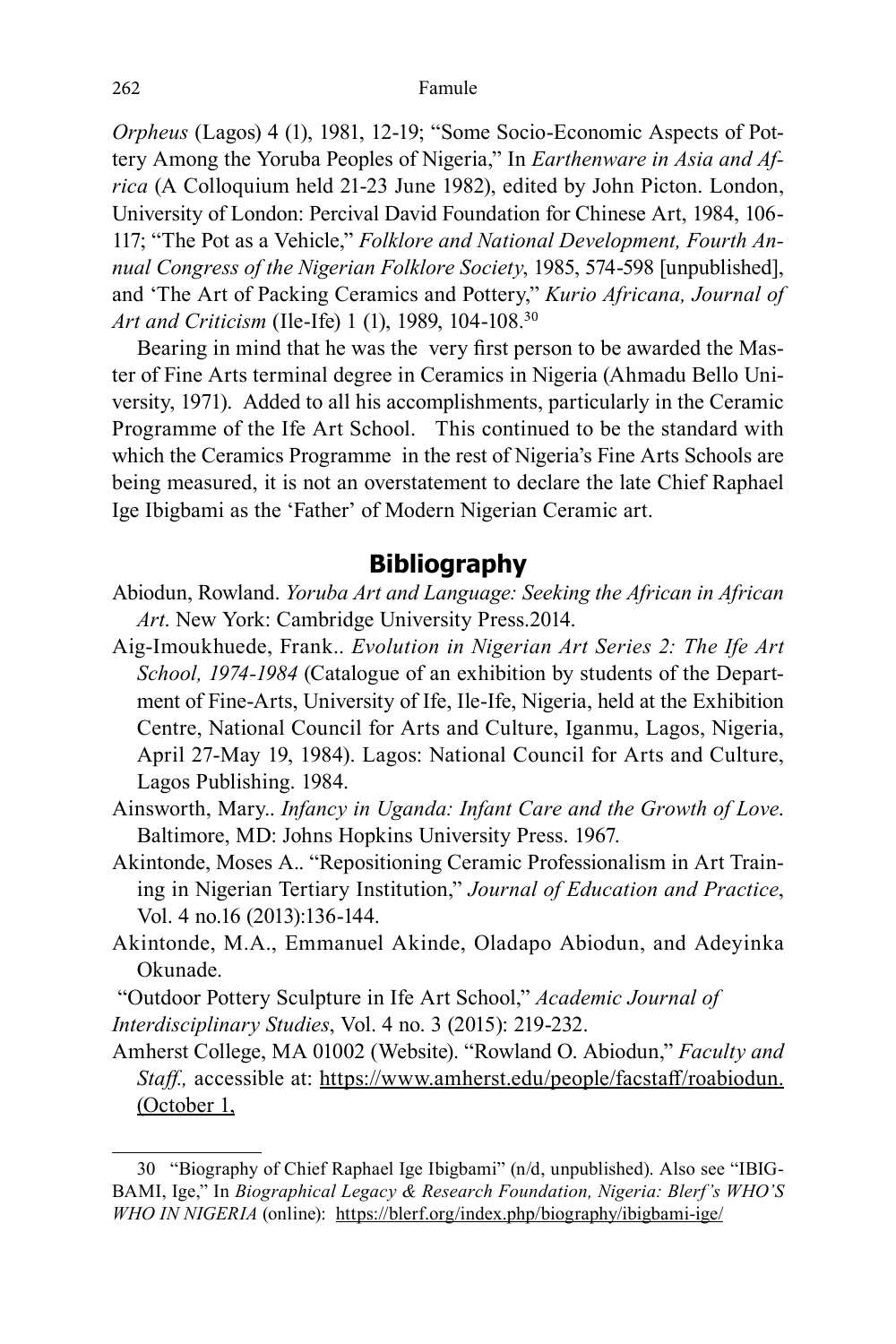2020)

- Bowlby, John. *Attachment and Loss (Volume 1): Attachment*. New York: Basic Books Press. 1969.
- Crowder, Michael. "Institute of African Studies, Ife," *The Journal of Modern African Studies*, Vol. 7 no. 3 (October 1969): 513-515.
- Editor's Desk. "Michael Crowder," *Journal of African History*, Vol. 29. no. 3, I-II (1983):1-2.
- Editor, Notes and News. "University of Ife: Institute of African Studies." *Africa: Journal of the International Institute* (Published by Cambridge University Press) Vol. 41, no. 1(1971):57-63.
- LaDuke, Betty.. *Africa: Through the Eye of Women Artists*, New Jersey: Africa World Press, Inc. 1991.
- Lawal, Babatunde. "The Present State of Art Historical Research in Nigeria: Problems and Possibilities," *Journal of African History* (Published by Cambridge University Press), Vol. 18, no 2 (1977): 193-216.
- Mission, Vision and The Foundation of the Obafemi Awolowo University (OAU), Ile-Ife, accessible at the University website: https://oauife.edu.ng/ (October 20, 2020)
- Nasiru, Tunde.. "Ode to 'father' of modern Nigerian ceramics," In *The Nation*, accessible at https://thenationonlineng.net/ode-to-father-of-modern-nigerian-ceramics/. (14 October 2020).
- Ojo. J.R.O. *Museum of the Institute of African Studies, University of Ife: A Short-Illustrated Guide*, Ile-Ife: University of Ife Press. 1969.
- Omojolomoju, Olajide. "Contentment was watchword in our days – Pa Ibigbami," Interview with Chief Raphael Ige Ibigbami. In *Leadership Newspaper,* accessible at https://leadership.ng/ contentment-was-watchword-in-our-days-pa-ibigbami/2018.
- Osso, Nyaknno. (n/d). "Folarin, Agbo," *Biographical Legacy & Research Foundation, Nigeria: Blerf's Who's Who in Nigeria* (online), accessible at: https://blerf.org/index.php/biography/folarin-gbo/ (November 5, 2020)
- Osso, Nyaknno. (n/d). "IbigbamI, Ige," *Biographical Legacy & Research Foundation, Nigeria: Blerf's Who's Who in Nigeria* (online), accessible at: https://blerf.org/index.php/biography/ibigbami-ige/ (November 5, 2020)
- Osso, Nyaknno. (n/d). "OJO, John Rowland Oluwafemi," *Biographical Legacy & Research Foundation, Nigeria: Blerf's Who's Who in Nigeria* (online), accessible at: https://blerf.org/index.php/biography/ojo-john-rowland-oluwafemi/(November 5, 2020)
- Osso, Nyaknno. (n/d). "Wangboje, Professor Solomon Ona Irein," *Biographical Legacy & Research Foundation, Nigeria: Blerf's Who's Who in Nigeria*  (online), accessible at: https://blerf.org/index.php/biography/wangboje-professor-solomon-ona-irein/ (November 5, 2020)